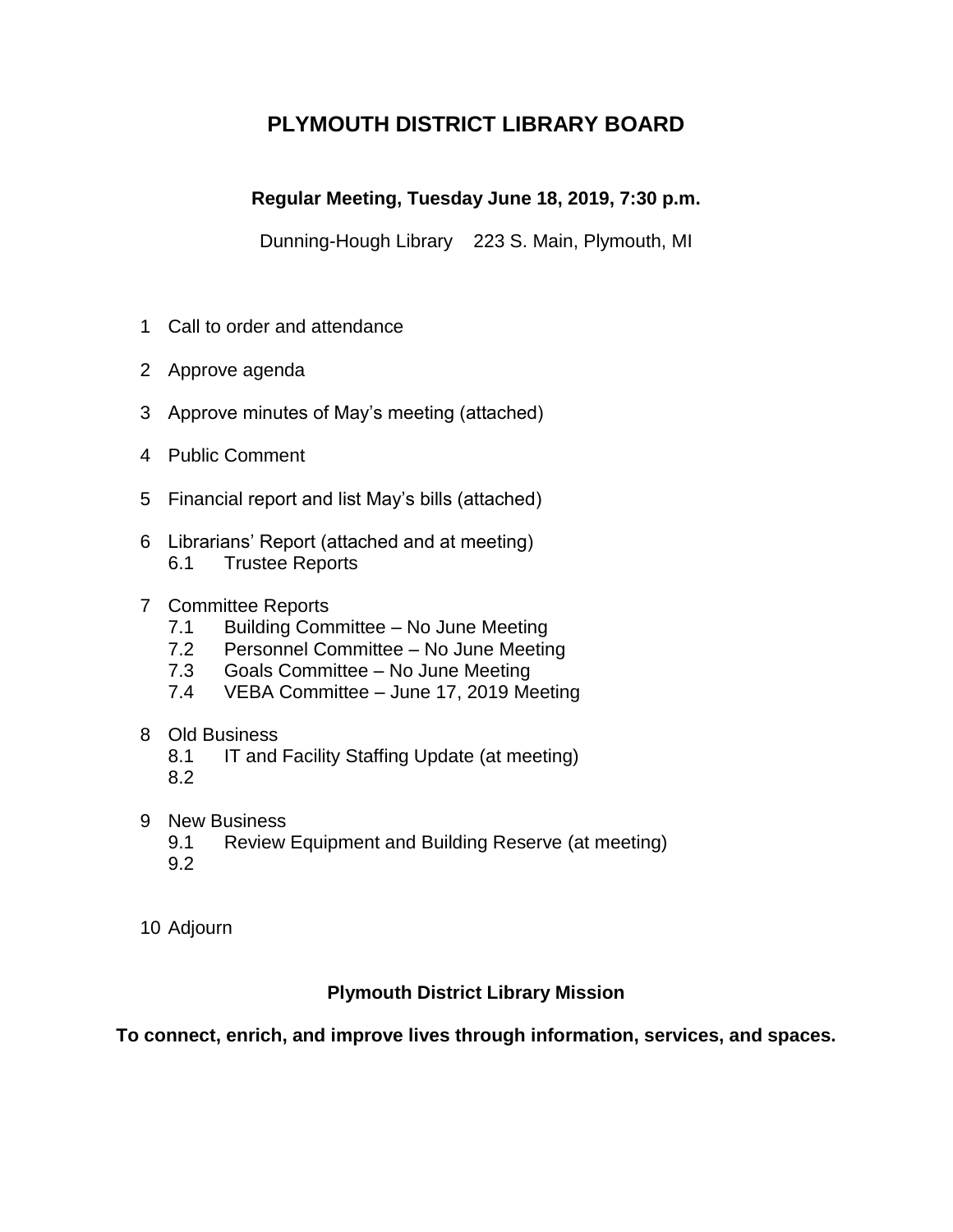# **Plymouth District Library Board Dunning-Hough Library 223 S. Main Street Plymouth, MI 48170 Tuesday, May 21, 2019**

1. Call to order and attendance – Vice President Harper called the meeting to order at 7:31 p.m.

PRESENT: Trustees \*Anderson, George, Harper, Khogali, Maguire, \*\*Morrison, Pappas

\*Trustee Anderson arrived at 7:33 pm \*\*Trustee Morrison arrived at 7:32 pm

ABSENT:

ALSO PRESENT: Carol Souchock, Director; Sandy Young, Administrative Assistant; Robyn Lowenstein, Business and Human Resource Administrator

PUBLIC: Mr. Vaz – Plymouth, MI Rana Emmon, C.P.A., PSLZ, LLP, Plymouth, MI

- 2. Approve agenda
	- Director Souchock asked to remove Agenda Item # 9.3 from the meeting

Resolved by Trustee Maguire; seconded by Trustee Pappas to approve the agenda as amended.

AYES: 6 NAYS: 0 PASSED

3. Approve minutes of April's regular meeting –

Resolved by Trustee Pappas; seconded by Trustee Maguire to approve the Minutes of May's regular meeting.

ABSTAINED: Trustee Harper since he was not at the April meeting

AYES: 6 NAYS: 0 PASSED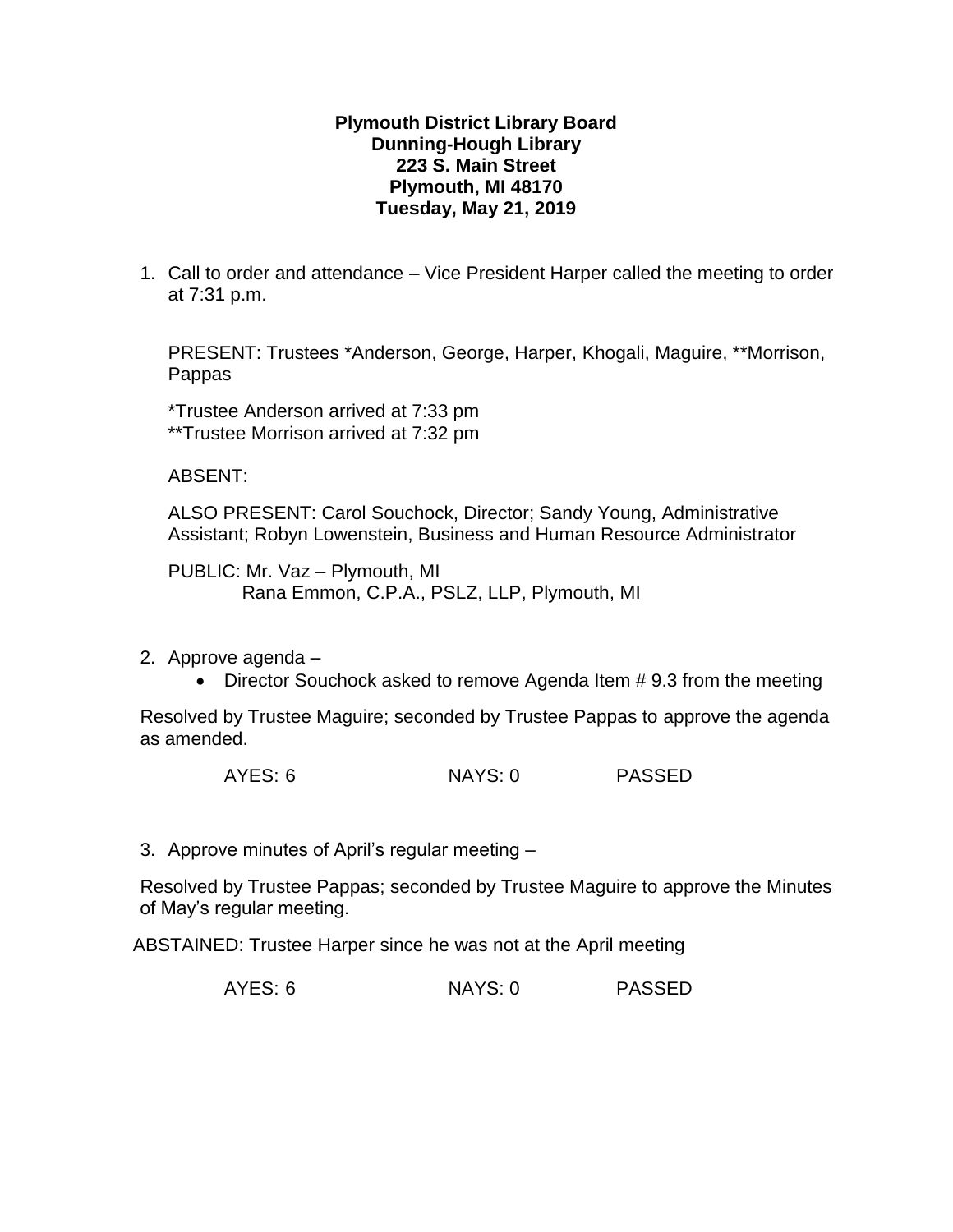- 4. Public comment
	- Mr. Vaz handed out a summary of his comments, regarding emergency lighting pricing. These comments are available in the Library's copy of the May 2019 Board packet. Please request assistance from Administrative staff for access
- 9.1 2018 Audit Presentation (see 9.1 for audit comments)

President Anderson took over the chairing of the meeting at 8:13 pm

- 5. Financial report and list of May's bills
	- Audit adjustments take place prior to the audit; however final year end balances reflecting true year-end figures are usually shared with the Board in the fall during the budget process. Moving forward, Director Souchock would like to give this data to the board sooner so that it can be used to help fine tune the budget for the next year. Director Souchock will give the Board true year-end figures in next month's meeting
	- Boilers were replaced within the past couple of years. At that time boiler pumps were not in need of replacing. However, one of the two boiler pumps recently failed and there are no replacement parts available since they were installed in 1998. Costs to replace these pumps are currently not available
	- The Library received funding from the Bosch Community Fund in the amount of \$15,000. The Bosch funds are going toward [lynda.com,](http://lynda.com/) \$7,000 and virtual reality equipment. Trustee Anderson asked if the Library provided Bosch with any type of recognition. Director Souchock said the Library's newsletter is used to acknowledge Bosch's contributions to the Library
	- There is a growing trend with Libraries that is causing some libraries eliminating the fines for overdue library materials
	- Trustee Harper mentioned that some of our neighbor libraries are eliminating fines and this may lead to inquiries about our Library doing so

Resolved by Trustee Maguire; seconded by Trustee Morrison to accept the financial report.

| <b>PASSED</b><br>AYES: 7<br>NAYS: 0 |
|-------------------------------------|
|-------------------------------------|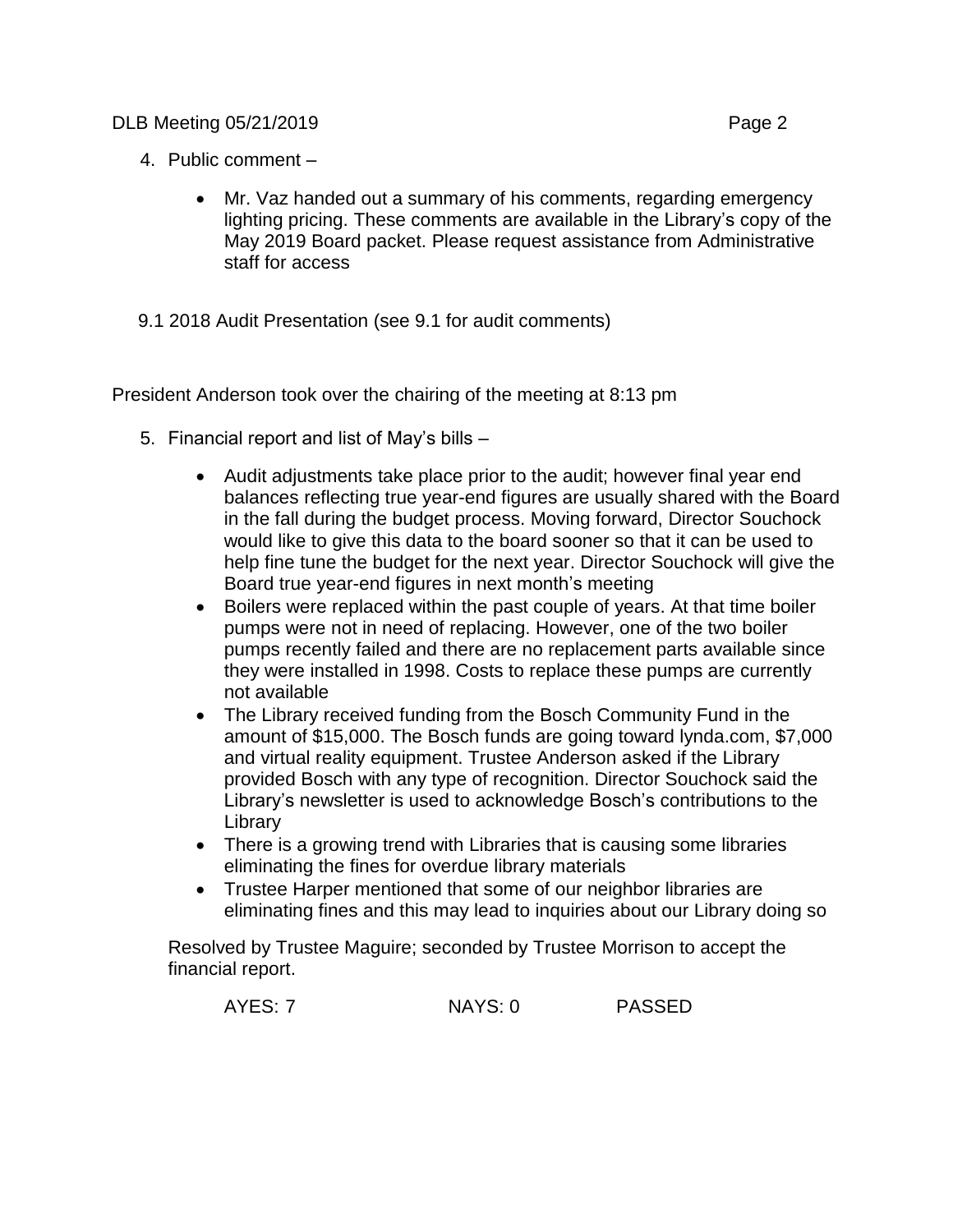Resolved by Trustee Harper; seconded by Trustee Maguire to approve for payment check numbers 28029 through 28118 and May's payroll and retirement transfers and monthly interest notices.

AYES: 7 NAYS: 0 PASSED

- 6. Librarians' Report
	- The Library's part time facilities employee will be out on medical for a couple of months. The Library may contract out on a short term basis
	- AARP, who provides free tax services during tax season, gave the Library a donation in appreciation for all the Library does to help them during this time
	- The Library will host an event on August 25, 2019 at Township Park titled "Camp Plymouth" in lieu of a back-to school blast since Canton schools is already doing a back-to-schools event. This will be an end of the summer event. Director Souchock has asked the participation of some of the board members at this event
	- Director Souchock attended a municipal finance workshop hosted by Michigan State University and Michigan Department of Treasury for municipalities. She attended this workshop to assist with fully understanding Proposal A and the Headlee Amendment
	- Robyn Lowenstein invited the board to attend next Wednesday's volunteer luncheon

6.1 Trustee Reports - None

- 7. Committee Reports
	- 7.1 Building Committee No May Meeting
	- 7.2 Personnel Committee May 21, 2019 Meeting See 9.2
	- 7.3 Goals Committee– No May Meeting
	- 7.4 VEBA Committee No May Meeting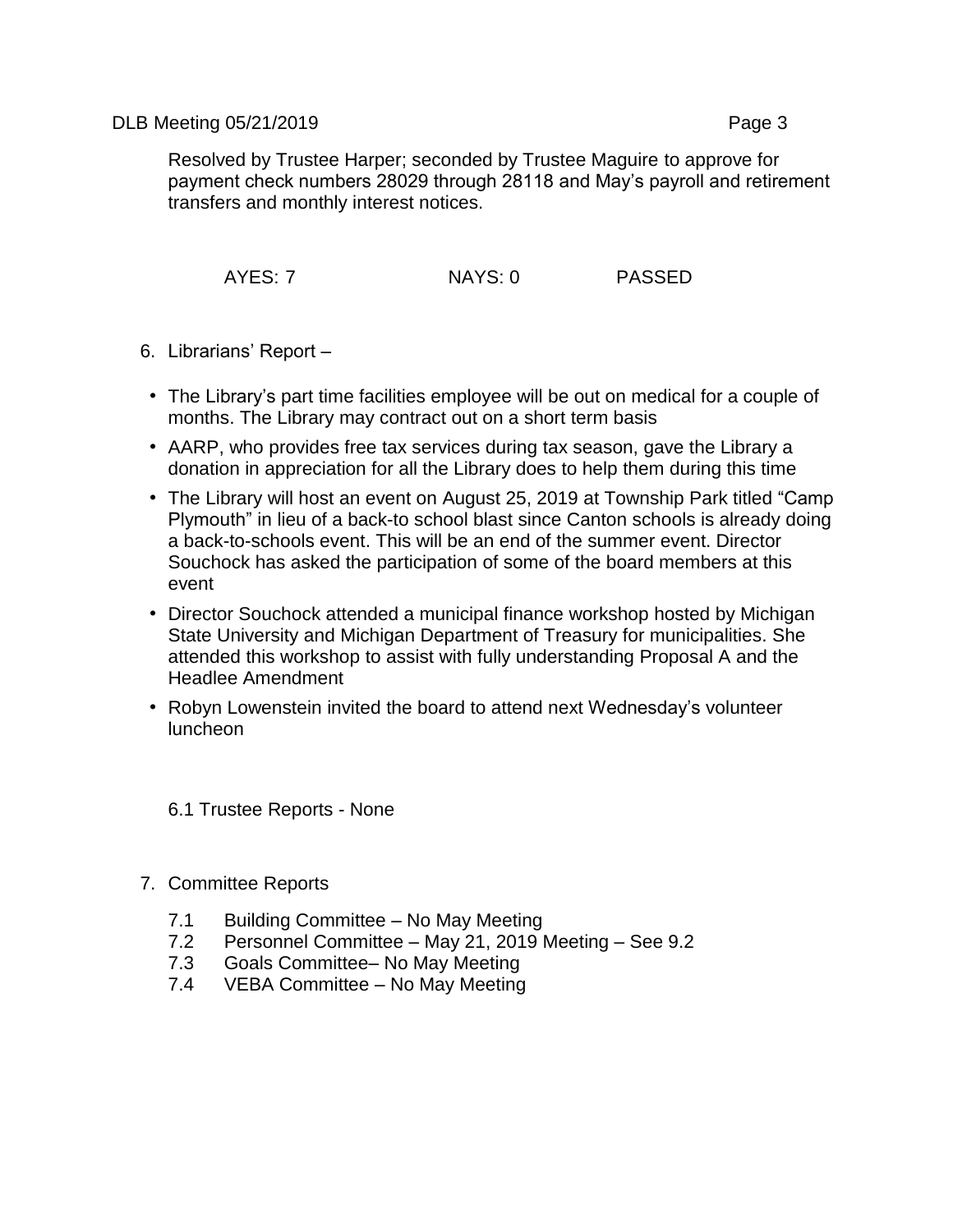- 8. Old Business
	- 8.1 IT Staffing Update
		- Director Souchock said the response for this position has been great with many people applying for the job, with many from TLN applying for the position. Interviews will begin next week
		- 8.2 Budget Adjustment February Water Damage Insurance Claim

Resolved by Trustee Harper, seconded by Trustee Pappas, to approve the proposed 2019 Budget Adjustment of \$81,765.00.

| AYES: 7 | NAYS: 0 | <b>PASSED</b> |
|---------|---------|---------------|
|---------|---------|---------------|

- 9. New Business
	- 9.1 2018 Audit Presentation by Rana Emmon, C.P.A., PSLZ LLP
		- Rana Emmons of PSLZ reviewed the 2018 Audit with the Board. The Library received an unmodified clean letter resulting from its internal controls having remained solid

Resolved by Trustee Harper, seconded by Trustee Morrison, to accept the 2018 Plymouth District Library audit report

| AYES: 7 | NAYS: 0 | <b>PASSED</b> |
|---------|---------|---------------|
|         |         |               |

- 9.2 Health Insurance
	- Trustee Anderson said this reflects an increase of 4.6%, which comes in under the projected budget increase of 15%

Resolved by Trustee Pappas, seconded by Trustee Khogali, to approve the renewal of the current employee health insurance, BCN Healthy Blue Living Plan, for the plan year 07/01/19 to 06/30/20.

Roll Call:

AYES: Anderson, George, Harper, Khogali, Maguire, Morrison, Pappas 7

NAYS: 0

RESOLUTION PASSED